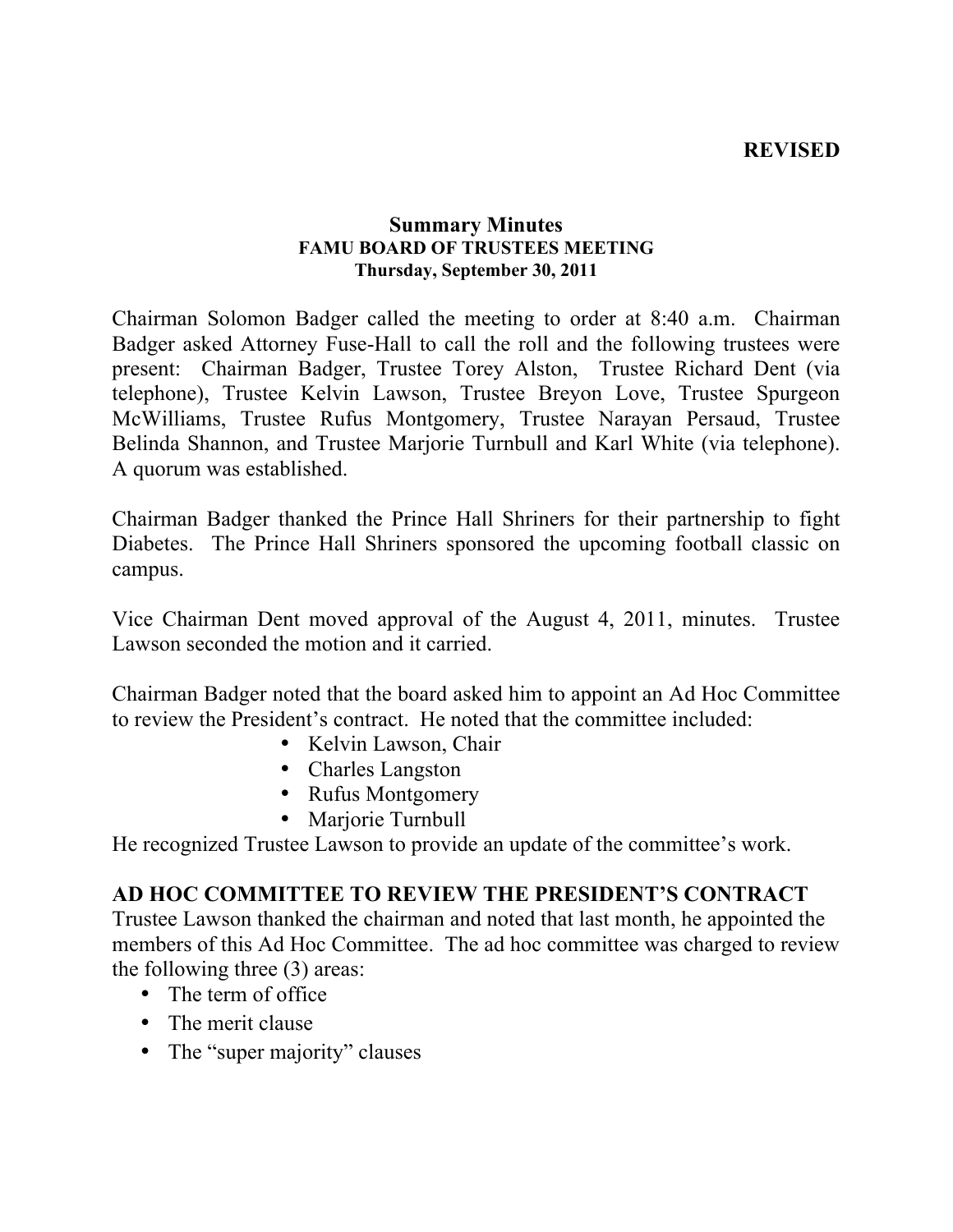The Committee convened on August 31, 2011, to review the charge and organize our work. The committee agreed that we would review all the contracts of each SUS President and compare those with President Ammons' contract. While that work was being assembled by the staff, each board member could identify his or her priority among these three areas. The term of office was the main priority of the board members.

In the meeting on September  $7<sup>th</sup>$ , the ad hoc committee reviewed the contracts of every SUS president. There was good input from all the committee members and that discussion provided background for the Legal Counsel's office to draft proposed language for the appropriate contract clauses as proposed amendments to the current contract which the President and former Trustee Challis Lowe signed.

The committee reviewed the proposed language drafted by Attorney David Self and made a few tweaks. In summary, the amendment notes:

- 1. A term of five-year ending on July 31, 2016, which may be renewed or extended by a  $2/3<sup>rd</sup>$  vote of the sitting board and the consent of Dr. Ammons.
- 2. Within the powers and duties clause, language was added regarding fundraising as a specific goal. The fund-raising amount will be determined in relation to a five-year trend.
- 3. An annual performance bonus is based upon the achievement of specific annual goals and objectives that are mutually agreed upon in writing between the President and the board. Further the bonus shall not exceed 35%. Also, the evaluation period begins with the President submitting a report by May 15 and the board will conclude the evaluation process by October  $30<sup>th</sup>$  of the same year. Once the bonus is approved then, payment will occur within 90 days.
- 4. Termination for Cause is specified and Termination without cause permits the President to receive either:
	- a. Severance benefits equal to his annual base salary, health insurance and any performance bonus due at the time for twelve months; or
	- b. If he elects to return to the faculty, where he currently holds the rank of professor in the Department of Political Science, he is entitled to a sabbatical equal to twelve months of salary and benefits at his then existing presidential base salary.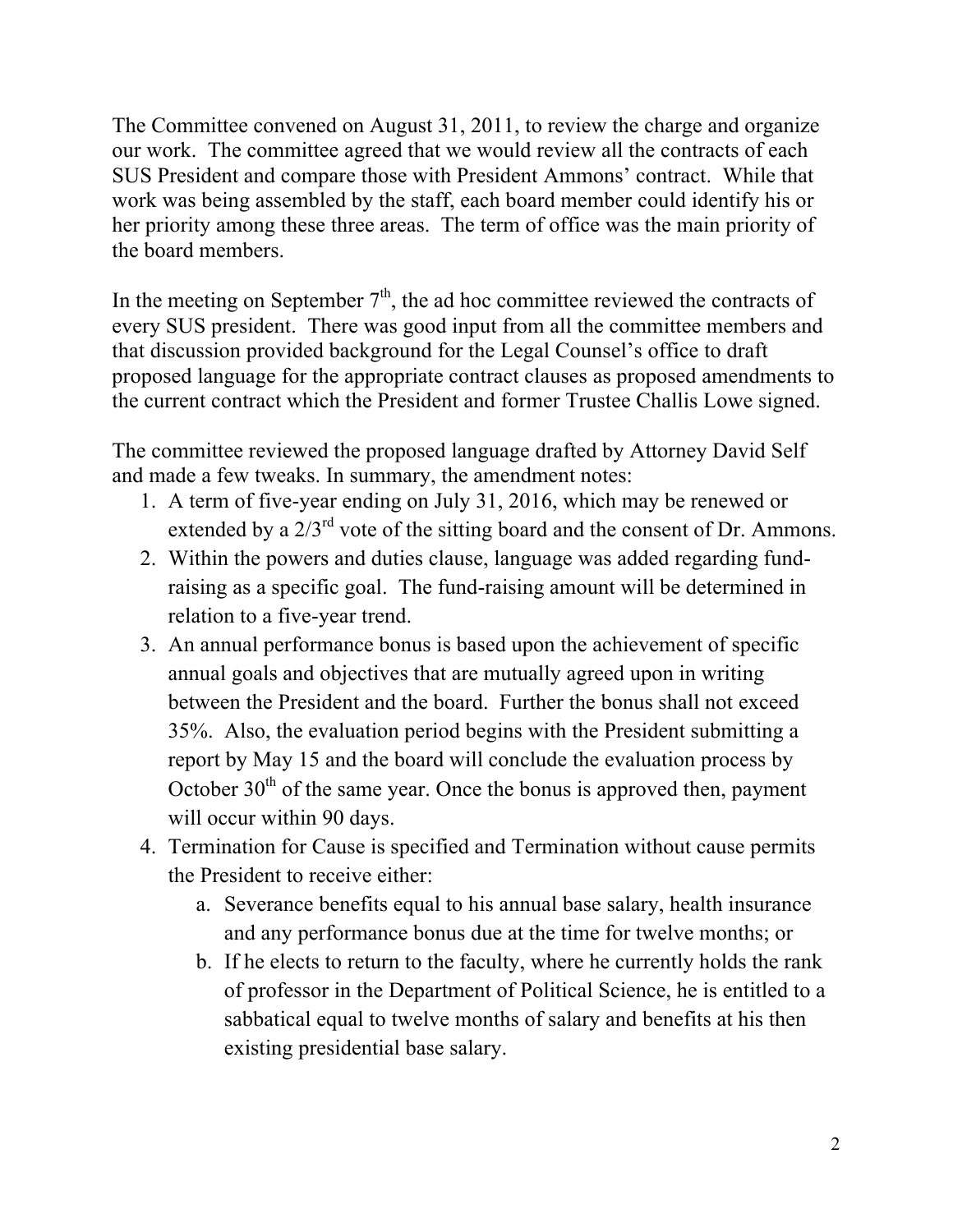The proposed amendments were sent to the full board for input. Also, the proposed amendment was transmitted to President Ammons for his review. Trustee Lawson noted that, "The Ad Hoc Committee will meet with President Ammons following the board meeting today to clarify and discuss any of the areas proposed in the amendment. The Ad Hoc Committee will outline our next steps following that meeting and our goal is to submit a mutually agreed upon amendment for the board's final action."

Chairman Badger thanked the committee for its work and looked forward to the committee's final recommendations.

# **PRESIDENT'S REPORT**

Chairman Badger recognized President Ammons for his report. The following is a summary of President Ammons highlights included:

- Following our Board Retreat, the Board and the President agreed upon five goals to focus our resources and our efforts for this academic year. The President used dashboard indicators to assist his comments.
- Goal 1 identifies several specialized re-affirmation visits scheduled for visits over the course of the next year.
- Goal 2 involves our work with the Distance Education initiative. The University went from 0 to 3 programs. . The University will continue to market these programs for the second set of cohort in an effort to reach our goal for the number of students in each program.
- Goal 3 is about the licensure passage rates. The president expressed concern about FAMU preparing students to pass licensure exams at a rate that exceeds the national averages. "We accept the stretch goals established by the board." The Provost and the Deans have implemented many intrusive initiatives to ensure that our students are prepared to pass these exams. The staff will keep monitoring these efforts and update the board.
- Goal 4 is to increase the doctoral enrollment rates. Our target is 143 new students in the doctoral programs and we are making good progress. However, we've noticed that many of students lag in their progress towards graduation and we want to encourage faster completions. Therefore, Goal 5 keeps the staff and I focused on this effort. Over the last three years our efforts have been inconsistent; however, we are working to improve the graduation of our doctoral students.
- Finally, we know the importance of increasing the intellectual environment to inspire more collaboration among faculty, to attract talented graduate and undergraduate students, and to enhance our sponsored research efforts.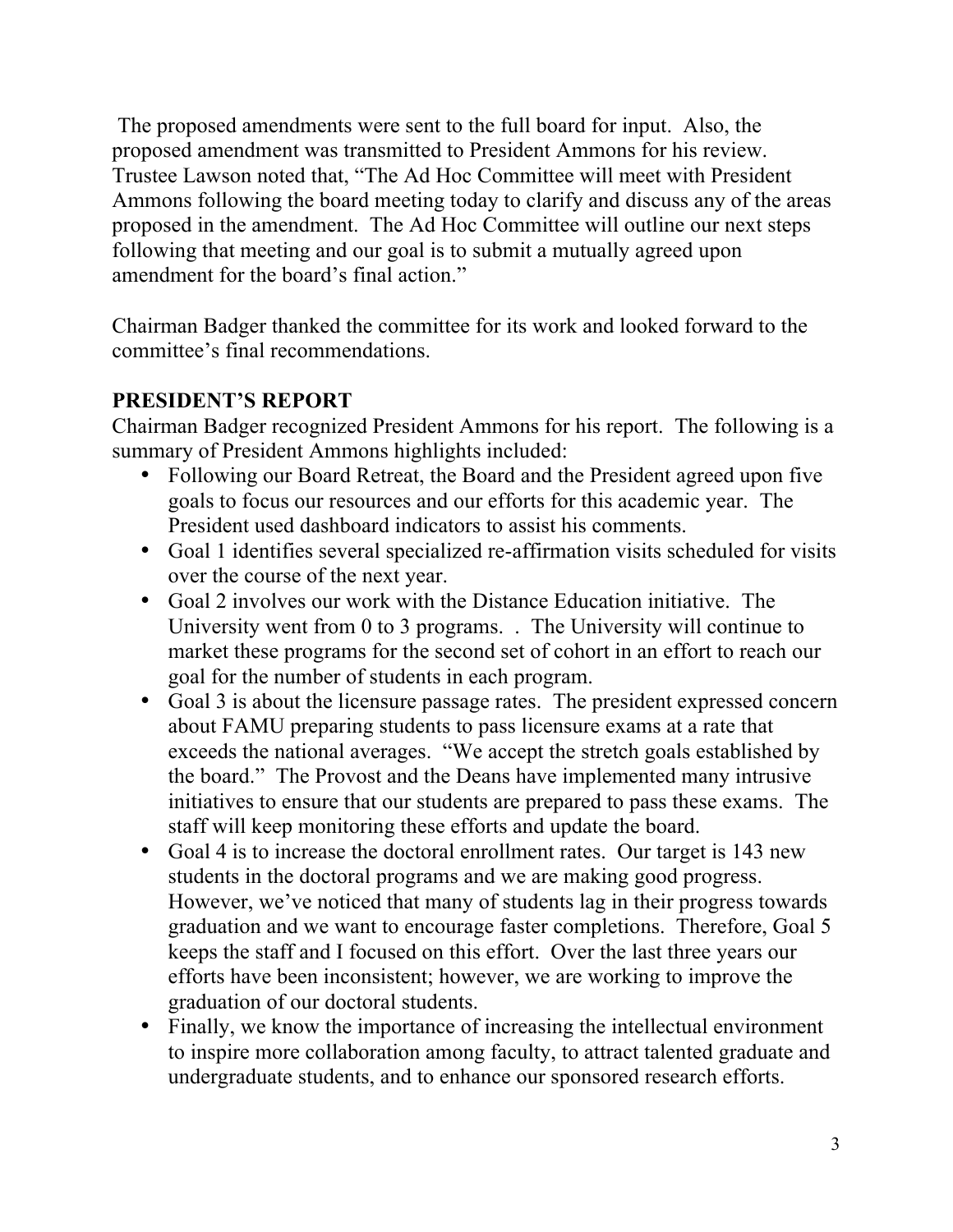Therefore, for this year, the University has a modest goal to attract three (3) new professors to these distinguished chairs.

- Update on a proposal to establish a College of Dental Medicine and potential collaborations with University of Florida. These proposals will be considered at the November Board of Governors meeting.
- Restructuring/Reinvestment Plan Update regarding the "Teach-Out" process associated with the closure of 23 programs, implementation of the ASAP program, and the Academic Success Institute.
- Identified national rankings and upcoming events.

Chairman Badger thanked the president and commended the work of the administration, faculty, students and staff.

# **COMMITTEE REPORTS**

# *Budget & Finance Committee*

The Budget and Finance Committee held an election for a Vice Chairman. The Committee elected Trustee Rufus Montgomery as its Vice Chairman.

The Committee heard from Vice President Hardee, who introduced the new staff in the Division of Administrative and Financial Services. Dr. William H. Featherstone is the new Comptroller and Mr. Byron Williams is the Director of Business and Auxiliary Services.

Next, Vice President Hardee presented for the Committee's information the "write off" of student account receivables. Pursuant to section 1010.03, of the Florida Statutes and Board of Trustees Policy 2009-02, the President may write-off uncollectible accounts owed to the University after all reasonable and lawful collection attempts have failed. The combined total of both uncollectible and immaterial account receivables total \$1, 879,983.47.

The committee received an update on the operating budget trends. This presentation included an overview of the lottery and general revenue actual collections from 2007-08 through 2010-11 as well as the projections for 2011-12 through 2014-15. Information was also presented that showed the changes in state appropriated funds, some of the key legislative budget issues for the upcoming legislative session, and an update on the allocation of FAMU's operating budget.

For the last informational item, Vice President Hardee provided an update on the following initiatives: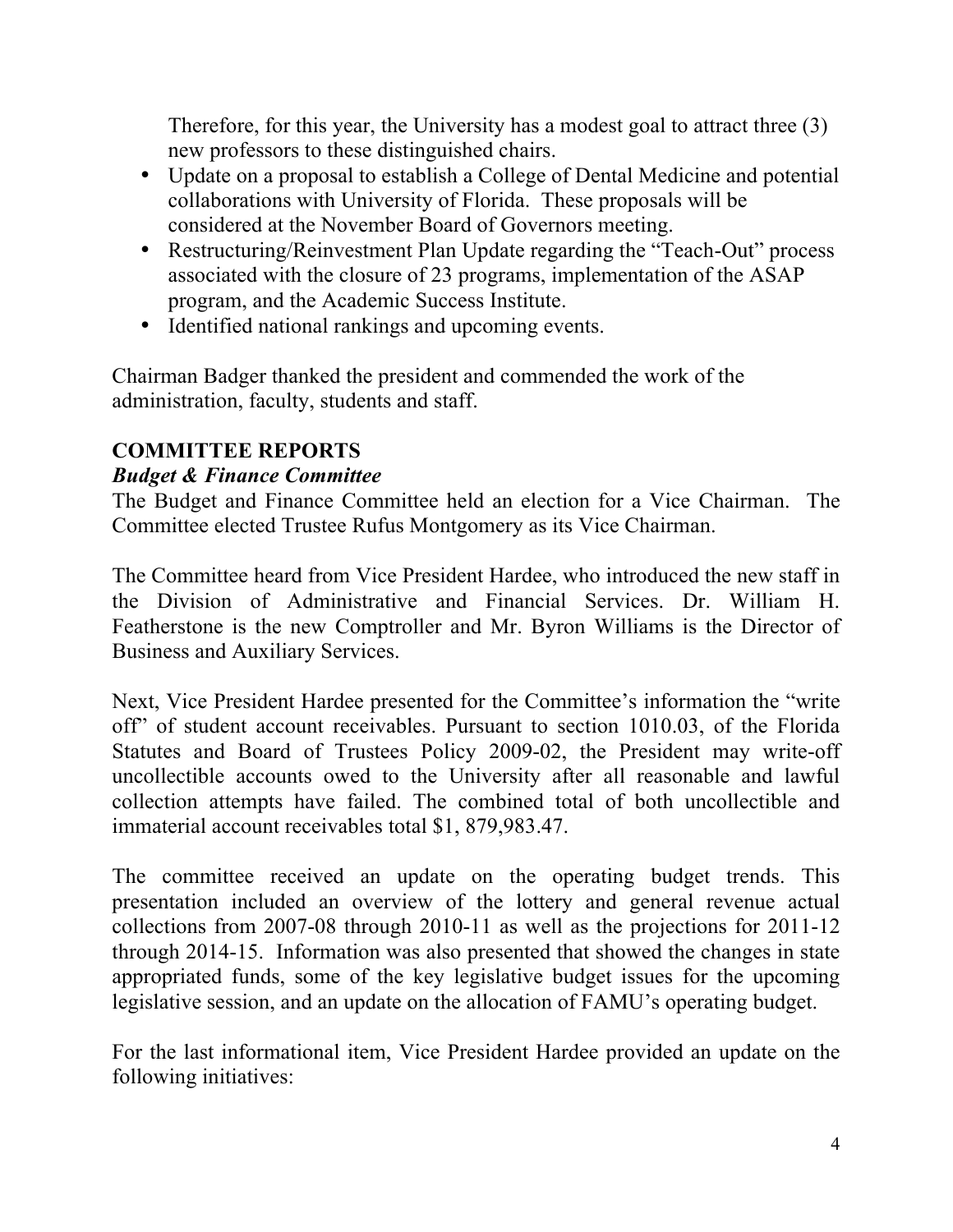- The implementation of the Direct Connect Punch-out system (an eProcurement web-based, on-line ordering process). This process will go live in a few weeks.
- EIT Enhancements (functionality enhancements and the deployment of "The Hill")
- The FAMU-RICOH Partnership –FAMU outsourced the University Post Office effective September 1, 2011. An update on this partnership will be presented at the next BOT meeting.
- A status report on the activities of the Administrative Services Assistance Program (ASAP) was presented. Members of the team were present and recognized.

### *Academic Affairs Committee*

Trustee Turnbull presented the report of the e Academic Affairs Committee, which had two (2) action items and several informational items.

First, the Committee selected a co-chair; Trustee Narayan Persaud was unanimously selected as the co-chair of the Academic Affairs Committee.

Then, the Committee heard from Provost Hughes Harris regarding re-naming the Environmental Sciences Institute, which was affected by the University's Restructuring/Reinvestment activities. The faculty, students, and the Provost's Leadership Team provided input regarding the name change. It was decided that the Committee will entertain the re-naming of CESTA at another time.

The Academic Affairs Committee recommended that the name of the Environmental Sciences Institute be changed to "The School of the Environment."

#### **Trustee Turnbull moved that the Board of Trustees re-name the Environmental Sciences Institute to "The School of the Environment." Trustee Persaud seconded the motion and it carried.**

Next, Dr. Gita Pitter presented an update on the "Teach-Out" process for programs that the President discussed and that the board voted to terminate as part of the Restructuring/Reinvestment Plan. All students who met the teach-out criteria have been informed of the program closures, and the need to complete the program within the specified teach-out period. Programs are providing complete academic maps to each student, specifying the courses they must take to complete the degree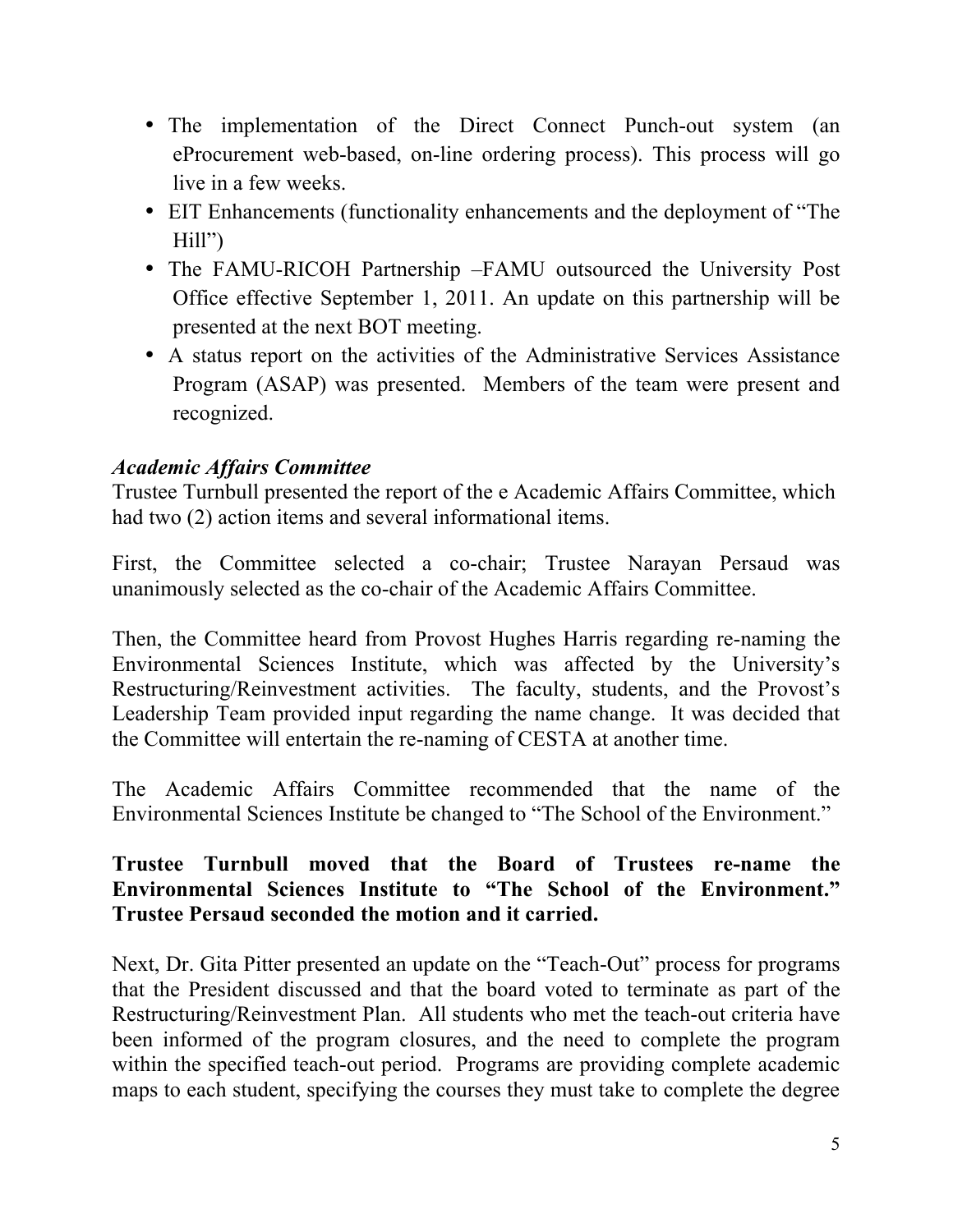requirements. Also brochures outlining this information were created and distributed to students. Students are being strongly encouraged to complete the program within the specified time period. Those that are not able to do so will be dealt with on a case-by-case basis, depending on what they are missing and how that can be addressed. Approximately 200 students are affected by the teach-out and they are working with other students regarding changes.

Provost Hughes Harris provided the Committee with an update on the goals for Academic Affairs and Research. She indicated that Agriculture's BASE program and the College of Education will go through their re-accreditation visits this fall. Architecture, Journalism, and Law are preparing for their re-accreditation visits which will occur during the spring 2012 semester. Chairwoman Turnbull noted "The committee was somewhat overwhelmed by all the accreditations that the University undergoes; however, we do quite well with these."

She stated that by November 2011, the School of Business and Industry, which is seeking its initial accreditation through the Association to Advance Collegiate Schools of Business, (AACSB), should have a final decision regarding the deferral recommendation that was made by the Peer Review Team. The Dean and her team have submitted the additional information that was requested. Also, Occupational Therapy was visited by its accrediting body in May, 2011 and has until December, 2012 to attain compliance and be removed from probation.

Provost Hughes Harris stated that the University is beginning to prepare for the Southern Association of Colleges and Schools (SACS) five-year review, which will include a visit sometime in 2012-2013.

Next, Provost Hughes Harris indicated that the launch of the Distance Education programs has been very successful and the President commented on this matter also. She indicated that the three program in Business, Nursing, and Public Health all held orientations for their inaugural cohorts this fall. Distance Education has reached the target goal of 3 new distance education programs for this year and anticipates that enrollment will increase in the spring semester. She also stated that the University is looking to expand distance education to include general education classes, classes for degree completion, and additional graduate programs.

Provost Hughes Harris presented updates on the licensure targets. She stated that the Deans of the respective programs met with their faculty and received their input regarding the goals for licensure passage. She emphasized that the University has high expectations for student performance on licensure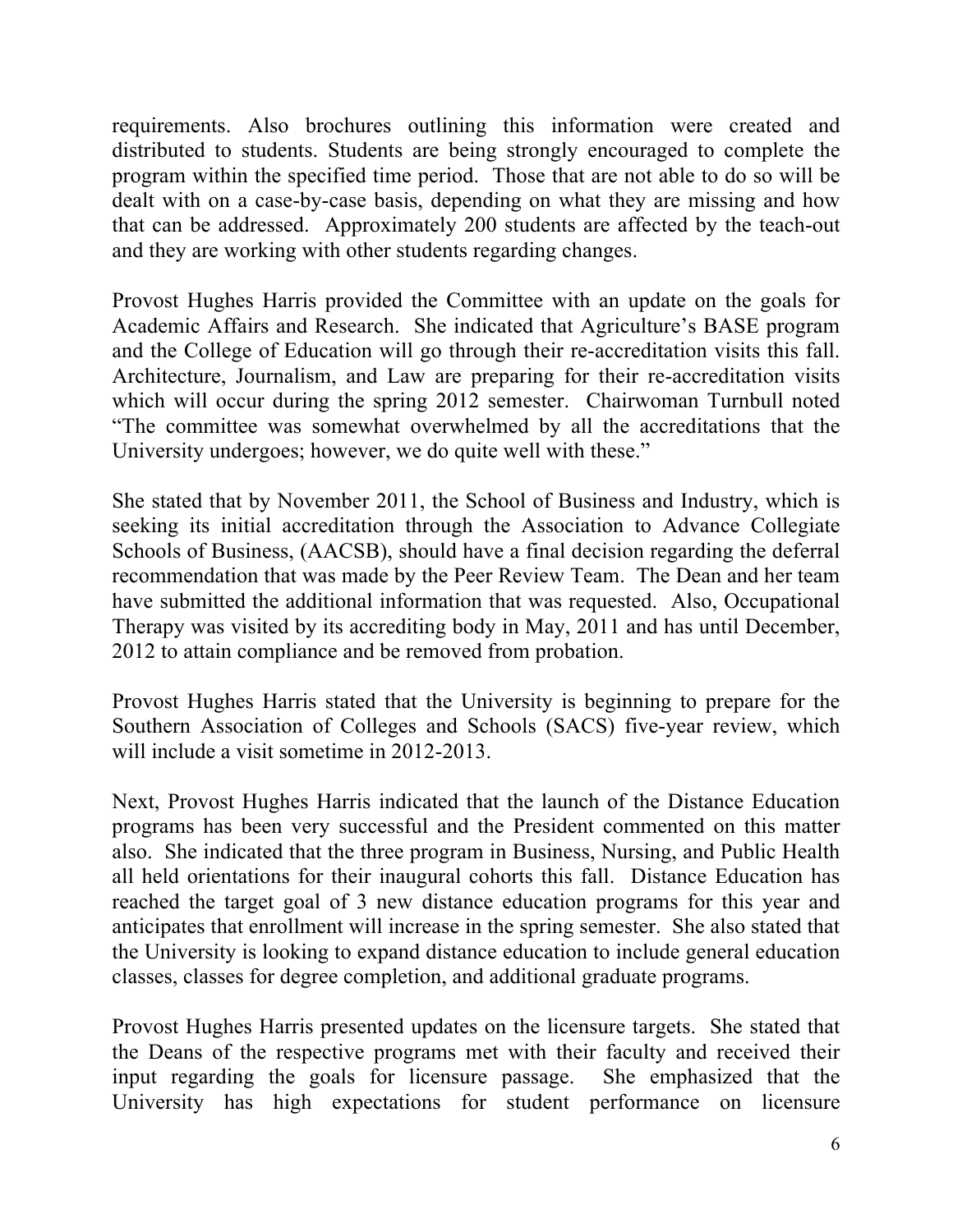examinations and the goal is to increase the performance targets as the programs progress and implement more exam preparatory activities. The targets recommended by the faculty for nursing, occupational therapy and physical therapy were lower than the targets set by the Board. There was extensive discussion on this topic. The Committee members expressed concern regarding the targets that were lowered by the faculty and reiterated that the goals set by the Board would be maintained for those programs. Provost Hughes Harris assured the Board that each program has action plans in place to address licensure passage rates and each will be asked to incorporate the challenges and obstacles that need to be addressed. Trustee Lawson presented succinctly the desires of the Committee and "we ask that those plans be brought back to the board at the next meeting."

The College of Law presented an extensive and informative report regarding its bar examination results and interventions that have been instituted to address the low bar passage rates. Dean Pernell indicated that 60 College of Law graduates were sworn into the Florida Bar on Monday. That is the highest number to date. The College of Law has also been recognized as number five (5) in the nation for providing skills training opportunities and as the number one (1) diverse law school in the nation.

Ms. Markita Cooper, Associate Dean for Academic Affairs, and Dr. Alicia Jackson, Director of the Academic Success Program, presented information regarding the strategies underway at the College of Law to increase the bar passage rates. Chairwoman Turnbull encouraged the board members to review that report. They indicated that the students that participated in the voluntary Bar Exam Success Training (BEST) passed the bar at a rate of 85.7% in February 2011 and 85.5% in July 2011. They stated that student participation is increasing in the BEST program; however, their major obstacle is the need for additional instructors for the program. "Also they presented a list of obstacles. This is an editorial note that we have a co-equal responsibility to work with the legislature to secure resources to assist these programs."

Next, Provost Hughes Harris stated that the University is working toward meeting its goal to increase the number of research doctoral students and indicated that the target of 22 graduates with doctoral degrees is attainable. The enrollment this year has remained in the same range as last year. The University is implementing several strategies to recruit more research doctoral students. This goal is to increase above the 20 graduates from last year.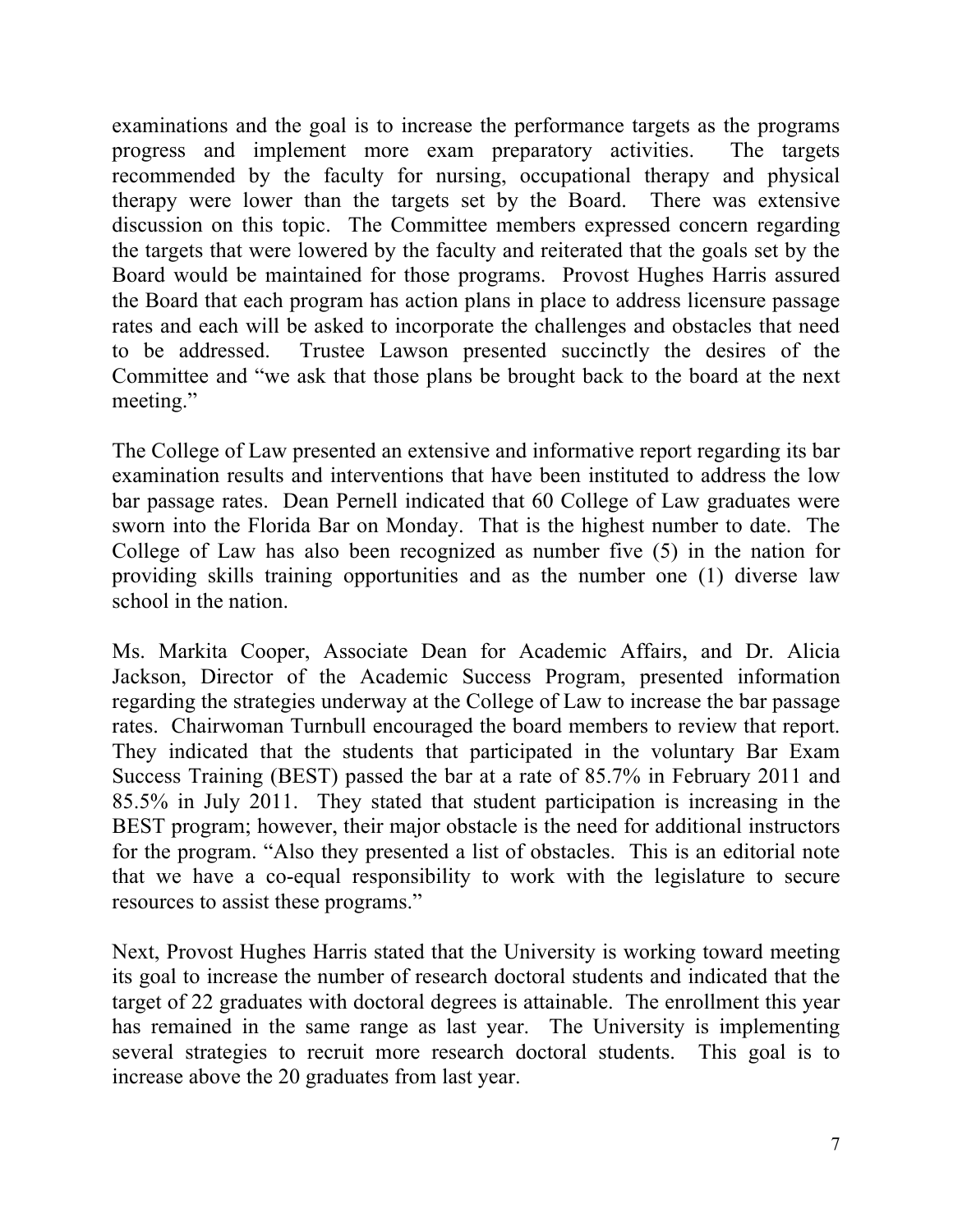The Chairwoman also informed the Committee that the University is making progress in filling its endowed chairs as the President indicated in his report.

Provost Hughes Harris indicated that in regards to the Center for Excellence goal, work is underway to add one new doctoral degree program by 2013.

The final goal is to increase extramural funding by 5% over current expenditures. The Division of Sponsored Research has generated \$19 million and has instituted several measures that will be used to attain the target.

Finally, "a very invigorating report by" Dr. Patricia Hodge, the new Superintendent at the FAMU Developmental Research School (DRS), provided an update about new initiatives underway at the school. She indicated that the faculty developed a Vision Statement, established an improvement plan, and created 5 year goals for FAMU DRS. Further, the staff is working on policies and procedures that are appropriate for the K-12 setting.

#### *Direct Support Organizations (DSO) Committee*

Trustee Belinda Shannon provided the report of the Direct Support Organizations (DSO) Committee. The DSO Committee had one (1) action item and several items for information.

Committee members elected Trustee Kelvin Lawson as the Vice Chair of the DSO Committee.

Interim Vice President of University Relations, Mrs. Sharon P. Saunders, provided an update on the search for the Vice President for University Relations. Five (5) candidates were interviewed by the Search Committee and President James Ammons. President Ammons' plan is to have a new person in the position by the end of October.

In a follow-up to the Board of Trustees and University President's mutually agreed upon goals, a fund-raising dashboard was presented which represented fiscal yearto-date goals that were outlined during the August  $3<sup>rd</sup>$  Board of Trustees meeting. The goals were measured quarterly to show progress towards achieving the goal. For this quarter, fund-raising is on pace to meet the goal.

Mrs. Saunders provided the Committee with a synopsis of the financial statements for each Direct Support Organization and outlined key findings and issues for the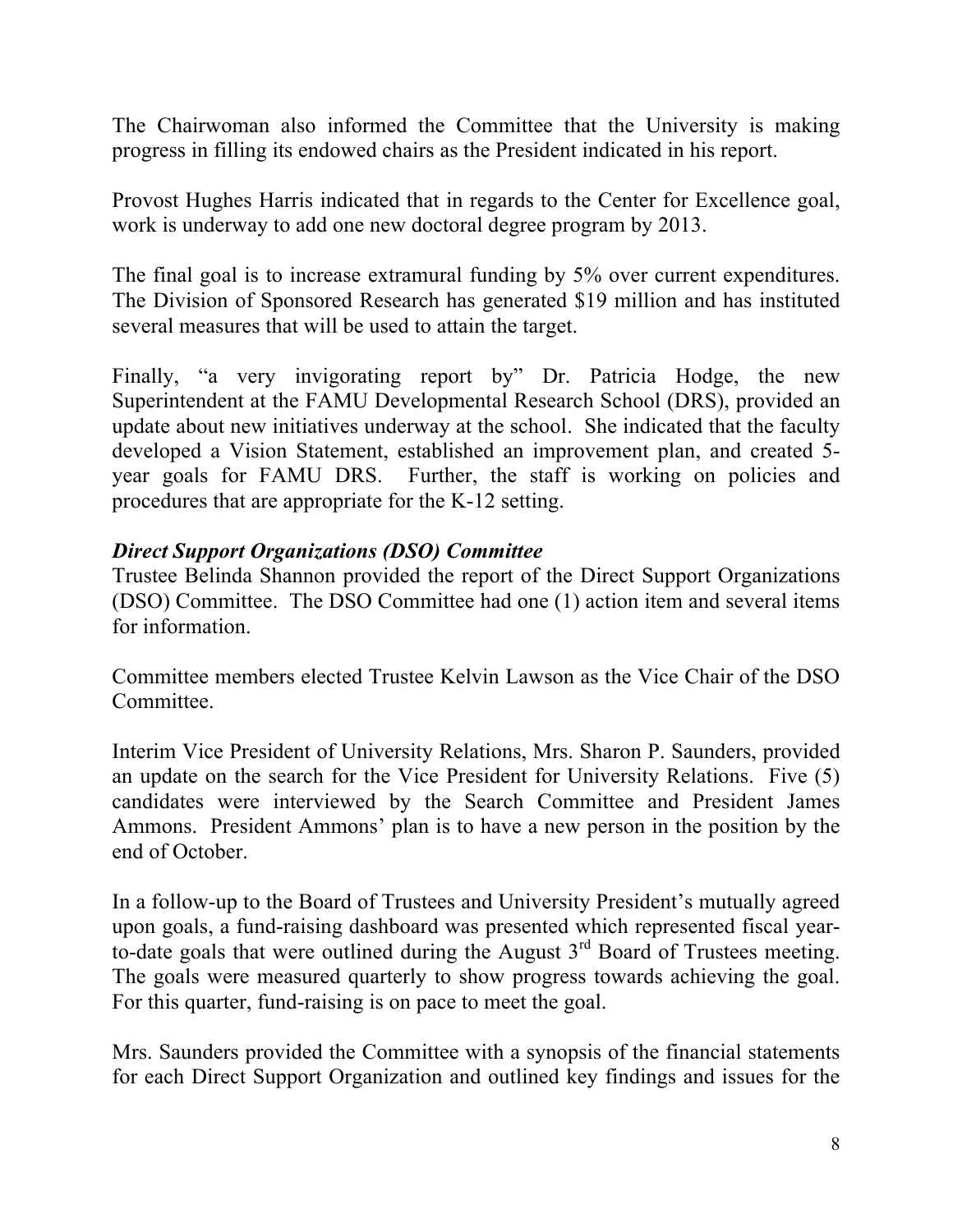Committee's information. There were no significant findings for any of the organizations; any concerns have been rectified by the respective organizations.

The Committee also heard from Mrs. Saunders about University Relations activities. These include:

• The Division held its second Executive Leadership Summit on August  $25<sup>th</sup>$ . The Summit focused on the health care industry. Representatives from over 70 regional and local companies exchanged ideas on key issues that are currently impacting businesses and educational institutions. Presentations from local business leaders such as John Hogan, CEO of Capital Health Plan, were a part of the Summit's half-day of activities.

Lastly, the Grand Summit will be held along with the FAMU Industry Cluster meeting on Thursday, October  $6<sup>th</sup>$ . The focus will be on multimedia and entertainment, as well as product development and environmental industries.

# *Trustee-Student Relations Committee*

Trustee Alston noted that the Trustee-Student Affairs Committee had several informational items for the board. The Committee elected Trustee Breyon Love as Vice Chairman of the committee.

The Committee heard a report from Trustee Love regarding the activities of the Student Government Association. Other highlights included:

- Miss FAMU and Mr. FAMU were introduced.
- Newly elected members of the Student Government Association were recognized.
- Members of the First Year Experience course were recognized and complimented on their unselfish dedication to the program.
- Each Trustee was given a book entitled, Make College Work for You and an "I AM FAMU" lapel pin.
- A SGA Shuttle has been initiated which freshmen use to shop in various locations around the city, (i.e., Wal-Mart, K-Mart, and Publix).
- The Student Government Association has eight (8) new Freshman Senators and two (2) Graduate Senators.
- The Freshman Class President, the Class Vice President positions are currently in a run-off last night.
- In conjunction with Information Technology (IT) SGA is planning a 24-hour Study Lounge to open this semester.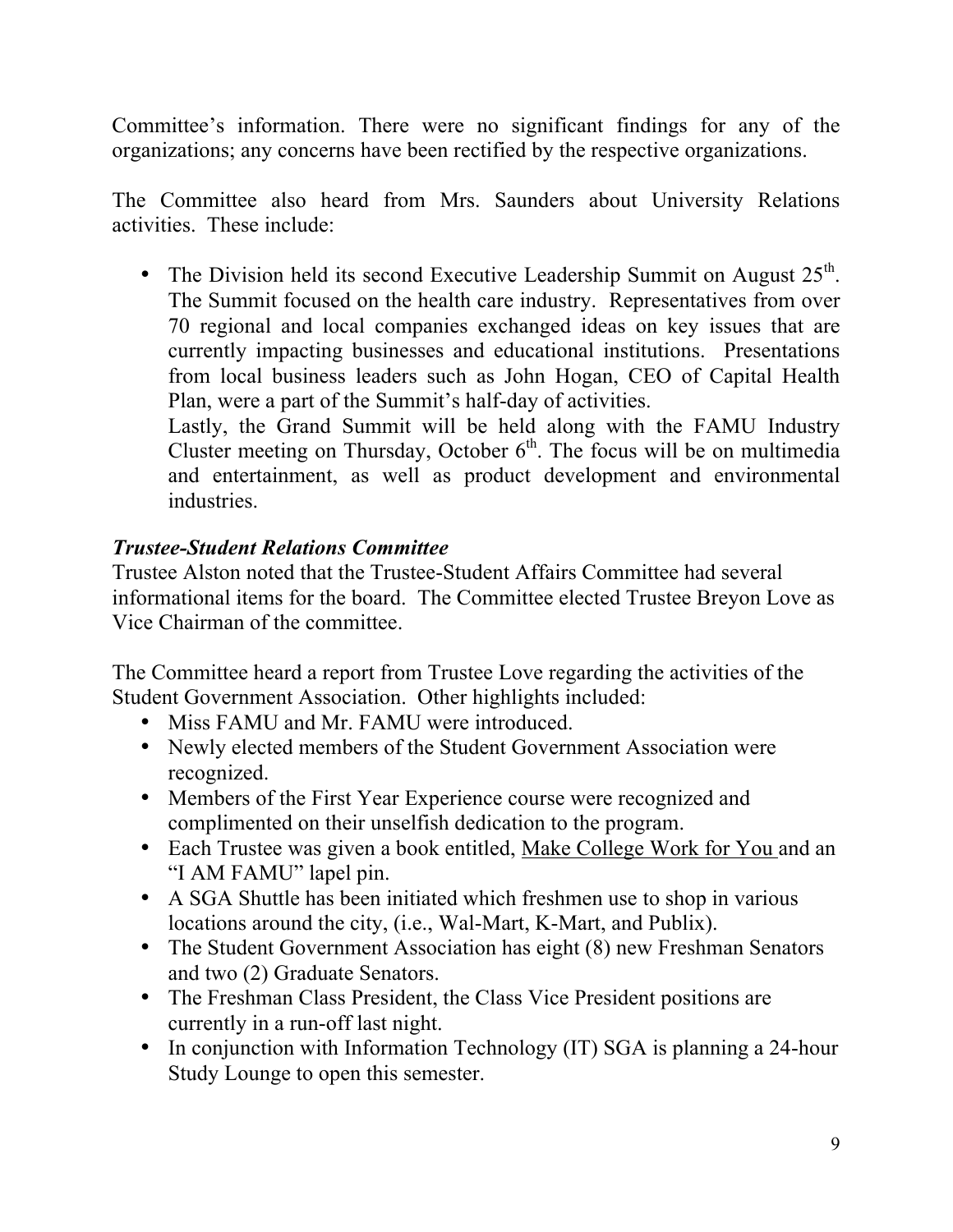- SGA President had an opportunity to lobby with the other ten (10) SGA state university presidents to maintain PELL financial aid.
- SGA will be awarding a book stipend to a freshman student on Friday, October 7, 2011, at the Governor's Club, partnering with the Young Alumni Association.
- SGA has been working with Mr. Marvin Green, Student Activities Director, to create a holistic learning environment for students.

The Committee heard from Dr. Hudson, who discussed the mutually agreed upon goals. President Ammons covered many of these areas; however, he highlighted two (2) areas:

• **Goal 3: Increase Retention Rate by 1% of the FTIC student population for 2011-2012.**

The retention rate of our students has remained steady, over the last three (3) years; however, preliminary numbers indicate a slight decline. The final numbers will be presented at the next BOT meeting.

- Goal 4: Establish baselines of metrics to enhance consumer services to constituents utilizing existing multi-media technologies in fostering academic excellence and advancing institution productivity and accountability. To establish metric baselines to enhance consumer services to constituents utilizing existing multi-media technologies in fostering academic excellence and advancing institutional productivity and accountability, we are initiating the following:
	- o Secret Shoppers: 25 students and 25 faculty volunteers to participate in this initiative.
	- o Student/Faculty Surveys: Office of Institutional Research and Office of University Assessment will develop survey.
	- o Employee Self-Evaluation: October November 2011
	- o Leveraging Technology: ImageNow implementation (Fall 2011)
- To date, the Office of Student Financial Aid has authorized \$66,787,008.30, which was awarded to 10,962 students.
- The University's Department of Public Safety Parking Section has taken steps toward the acquisition of two (2) University-owned shuttle buses. These buses complement the existing Venom-I and Venom-II shuttles. The elimination of the Venom-III shuttle route to the College of Engineering was replaced by contractual services provided by the City of Tallahassee's Star Metro Bus System, proved more cost effective.

# *Facilities Committee*

Trustee McWilliams presented the report of the Facilities Committee which had two (2) action items and several informational items.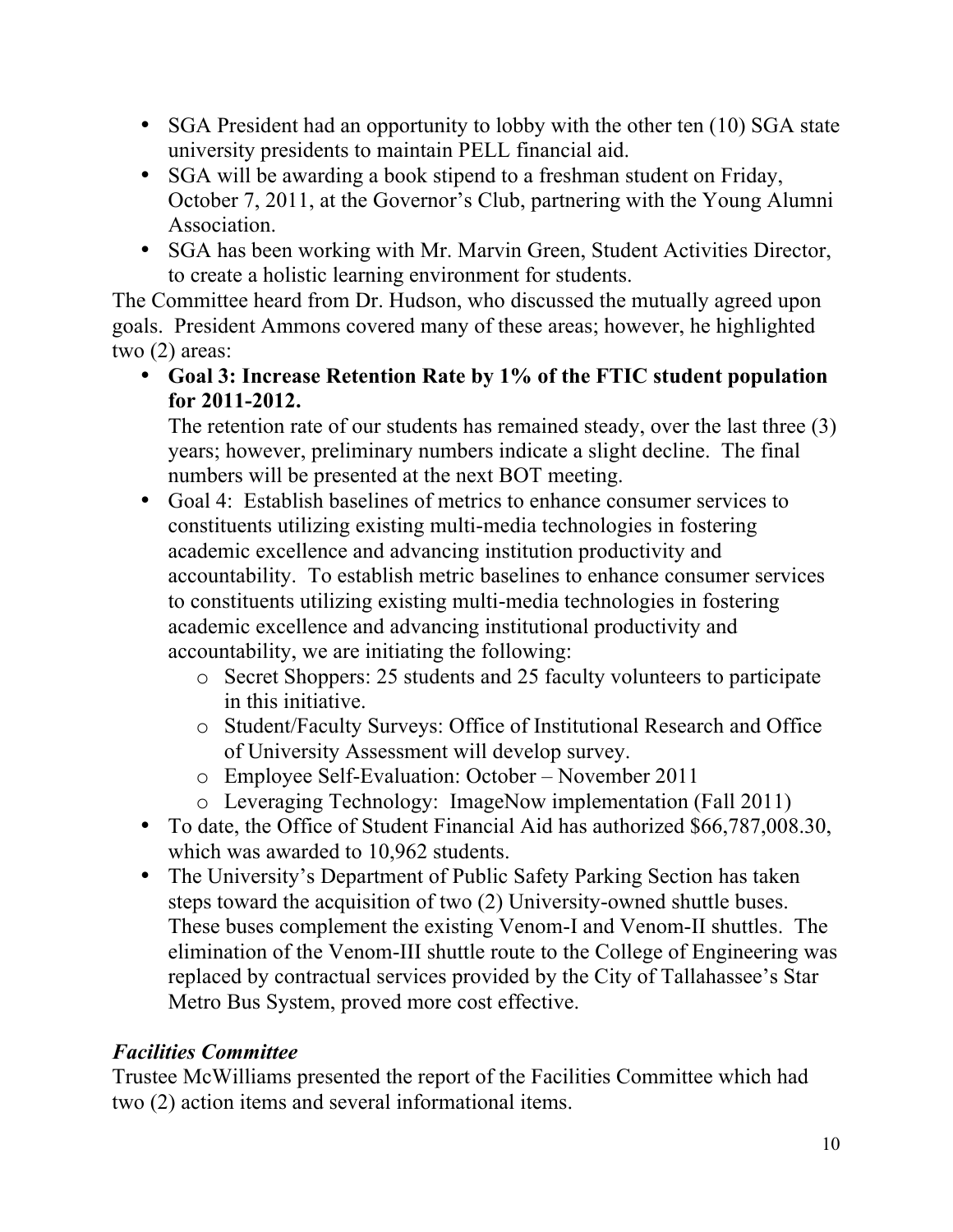The committee elected Karl White as the Vice Chair of the Committee.

The Facilities Planning Committee heard a presentation from Attorney David Self regarding a resolution to reimburse the University for pre-construction services associated with the proposed 800-bed student housing facility to be constructed on the site of Polkinghorne Village. To meet the intended opening of the project in August 2013, it is necessary for certain design and preconstruction work to occur before the February 2012 financial closing. This work will include, but will not be limited to:

- 1. Start of architectural design.
- 2. Abatement and removal of hazardous materials.
- 3. Demolition of current Polkinghorne Village.
- 4. Commencement of site work.

Regulations of the U.S. Treasury Department permit the University to reimburse itself for the cost of these pre-construction services from the proceeds of the loan if the University expresses its official intent to do so.

**Trustee McWilliams moved that the Board of Trustees approves the resolution attached as Exhibit A in your handout declaring the intent of the Florida A&M University Board of Trustees to reimburse itself for expenses to be incurred in connection with the construction of an 800-bed student housing facility. The reimbursement will come from the proceeds of debt issued for the construction of the student housing facility. The motion was seconded by Trustee Lawson and following discussion it carried.**

The Facilities Planning Committee received background information for approval of Change Order Request #2 for the Campus-wide Electrical Upgrades – Phase III project. This Change Order Request will add \$505,560.12 to the contract with A. West Enterprises, the Contractor. This Change Order Proposal Request #2 will add the following items to the company's contract:

- \$172,339.12 for a University-requested new system to improve energy management and energy savings;
- \$138,828.00 for university-requested additional campus lighting for the Student Recreation Fields and to improve night time security for students;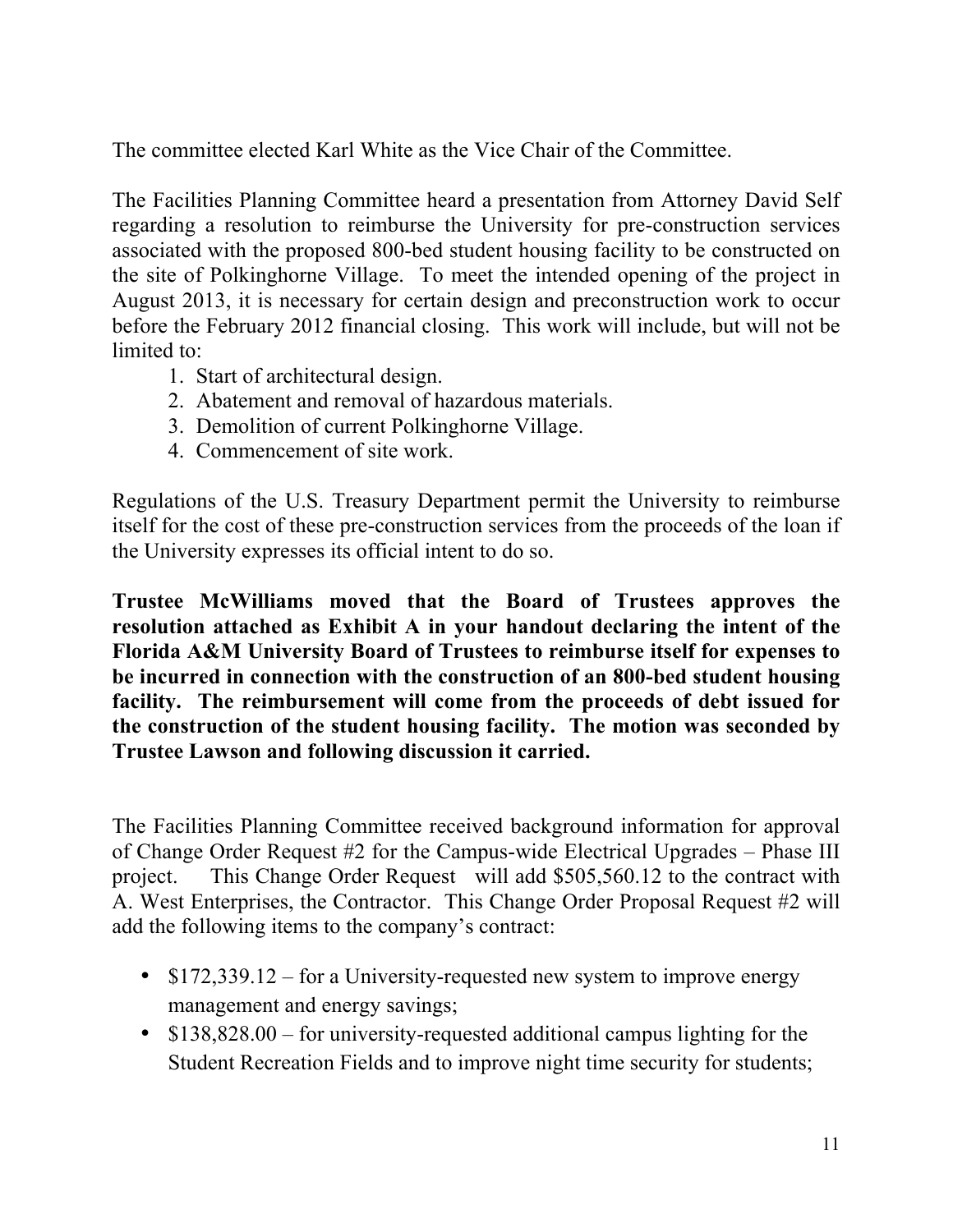- \$108,112.00 for City of Tallahassee required additional site work and cabling for the new substation;
- \$62,207.00 for a university-requested additional transformer for the Student Recreational Fields and additional maintenance hand-holes; and
- $$24,074.00 for continues$

With the approval of Change Order #2, the overall Campus–wide Electrical Upgrades project will still be within its \$34.7 million budget. A time extension of 120 days is being requested to complete the Change Order work.

The work and prices for Change Order #2 have been reviewed and recommended for approval by the project engineer and by the University's Construction and Facilities Management staff. BOT Policy 2005-06 requires Board of Trustees approval when the cumulative Change Order totals exceed \$250,000.

### **Trustee McWilliams moved that the Board of Trustees approves Change Order Request #2 for Phase III of the Campus-wide Electrical Upgrades for \$505,560.12.12 and authorize a time extension of 120 days to complete the work outlined in Change Order #2. Trustee Turnbull seconded the motion and it carried.**

The Committee heard from officials from the City of Tallahassee, who updated the board on the FAMU Way Extension plan. Concerns were expressed regarding the loss of student housing adjacent to campus, the possible adverse impacts of eminent domain, and relocation options for the community, and the traffic flow from Florida State University's football games through the FAMU Campus. The City representatives were urged to keep the University apprised as the planning progressed.

The Facilities Planning Committee also heard and discussed a presentation on the Comprehensive Plan for Student Housing by MGT of America. The discussion included the conceptual advantages and disadvantages of constructing new oncampus housing, renovating existing on-campus housing, purchasing of offcampus housing, and leasing of off-campus housing, MGT was asked to provide an analysis on these options.

 The Committee then received an update on the status of the six (6) major ongoing construction projects. Finally, the Committee heard an update on the new student laundry facilities and new outdoor seating facilities for dining at the Commons.